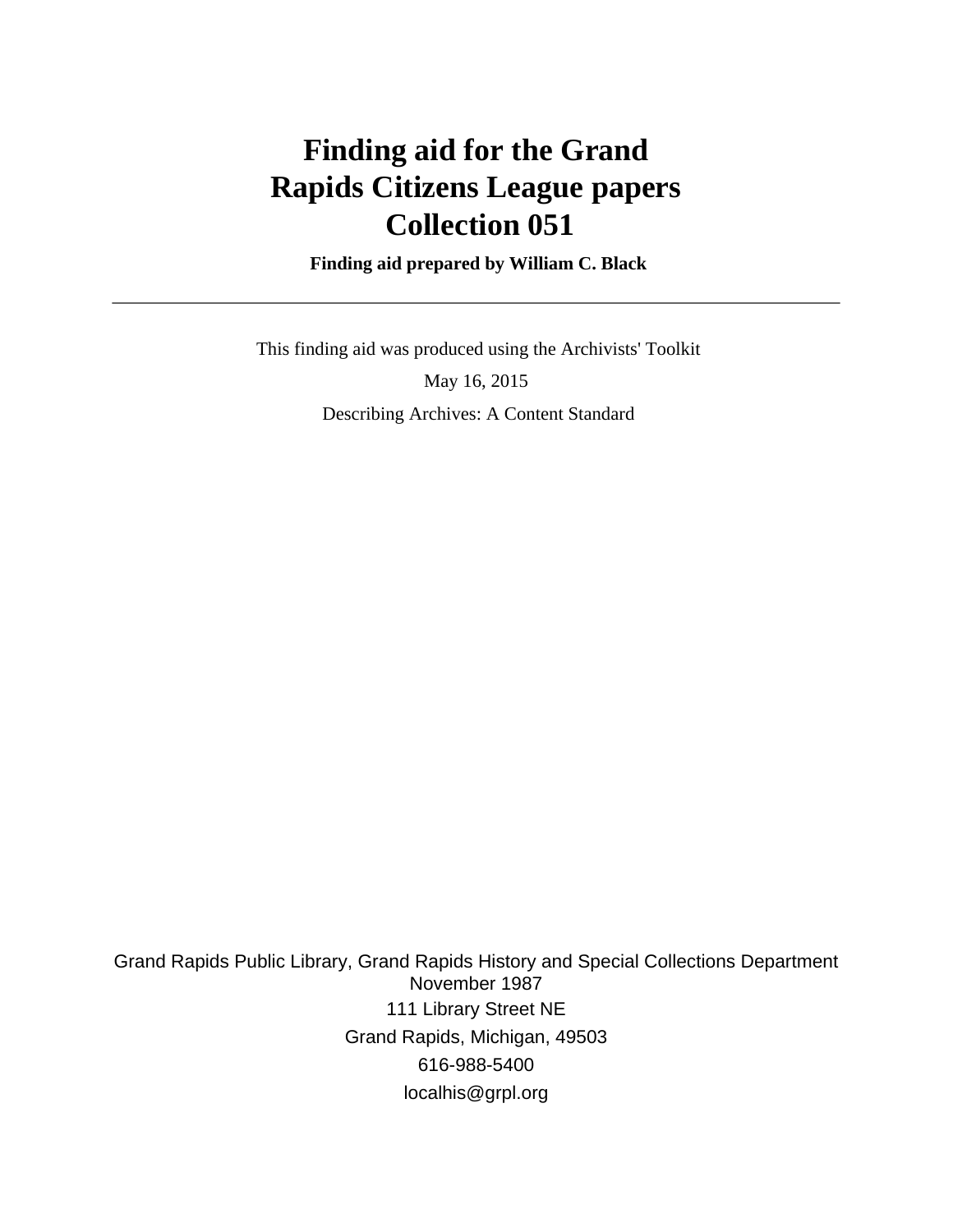# **Table of Contents**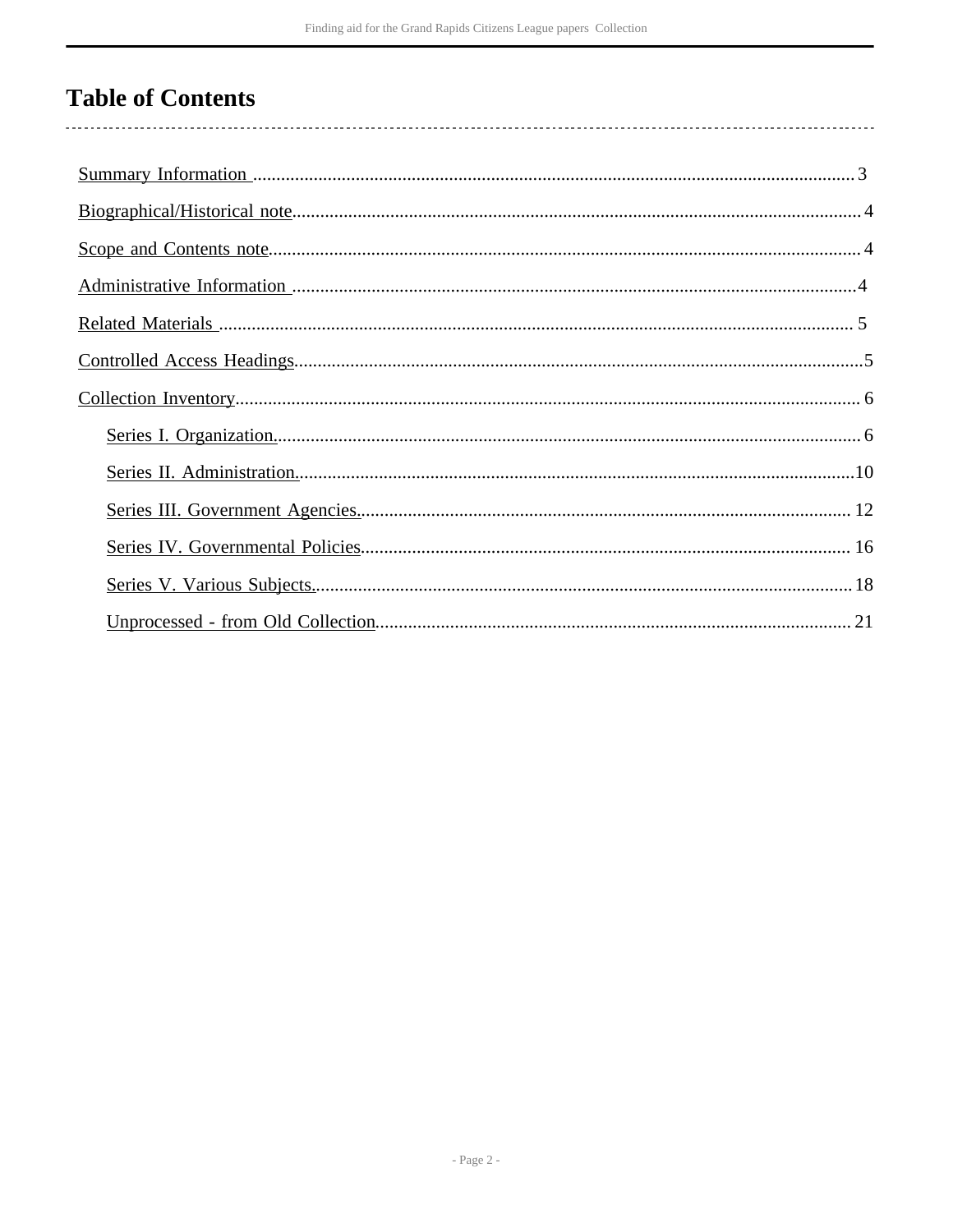# <span id="page-2-0"></span>**Summary Information**

| <b>Repository</b> | Grand Rapids Public Library, Grand Rapids History and Special<br><b>Collections Department</b>                                                                                                                                                                                                                                                                                                                                                                                                                                                                                                                                                           |
|-------------------|----------------------------------------------------------------------------------------------------------------------------------------------------------------------------------------------------------------------------------------------------------------------------------------------------------------------------------------------------------------------------------------------------------------------------------------------------------------------------------------------------------------------------------------------------------------------------------------------------------------------------------------------------------|
| <b>Creator</b>    | Grand Rapids Citizens League. (1918-1926)                                                                                                                                                                                                                                                                                                                                                                                                                                                                                                                                                                                                                |
| <b>Title</b>      | Grand Rapids Citizens League papers                                                                                                                                                                                                                                                                                                                                                                                                                                                                                                                                                                                                                      |
| Date [inclusive]  | 1916-1926                                                                                                                                                                                                                                                                                                                                                                                                                                                                                                                                                                                                                                                |
| <b>Extent</b>     | 25.8 Linear feet 24 boxes                                                                                                                                                                                                                                                                                                                                                                                                                                                                                                                                                                                                                                |
| Language          | English                                                                                                                                                                                                                                                                                                                                                                                                                                                                                                                                                                                                                                                  |
| <b>Abstract</b>   | The Grand Rapids Citizens League was a citizens group in Grand Rapids<br>and Kent County, Michigan, active from 1916 through 1926. With<br>the goal of better government, the League led the drive for the city<br>commission / manager form of government. After this governmental<br>form was adopted the League turned its attention to preserving it against<br>attack, and to supporting prohibition and other moral issues. The League<br>was dissolved in 1926, having lost most of its membership. Included<br>are minutes, bylaws, correspondence, committee files, subject files and<br>various government related publications and documents. |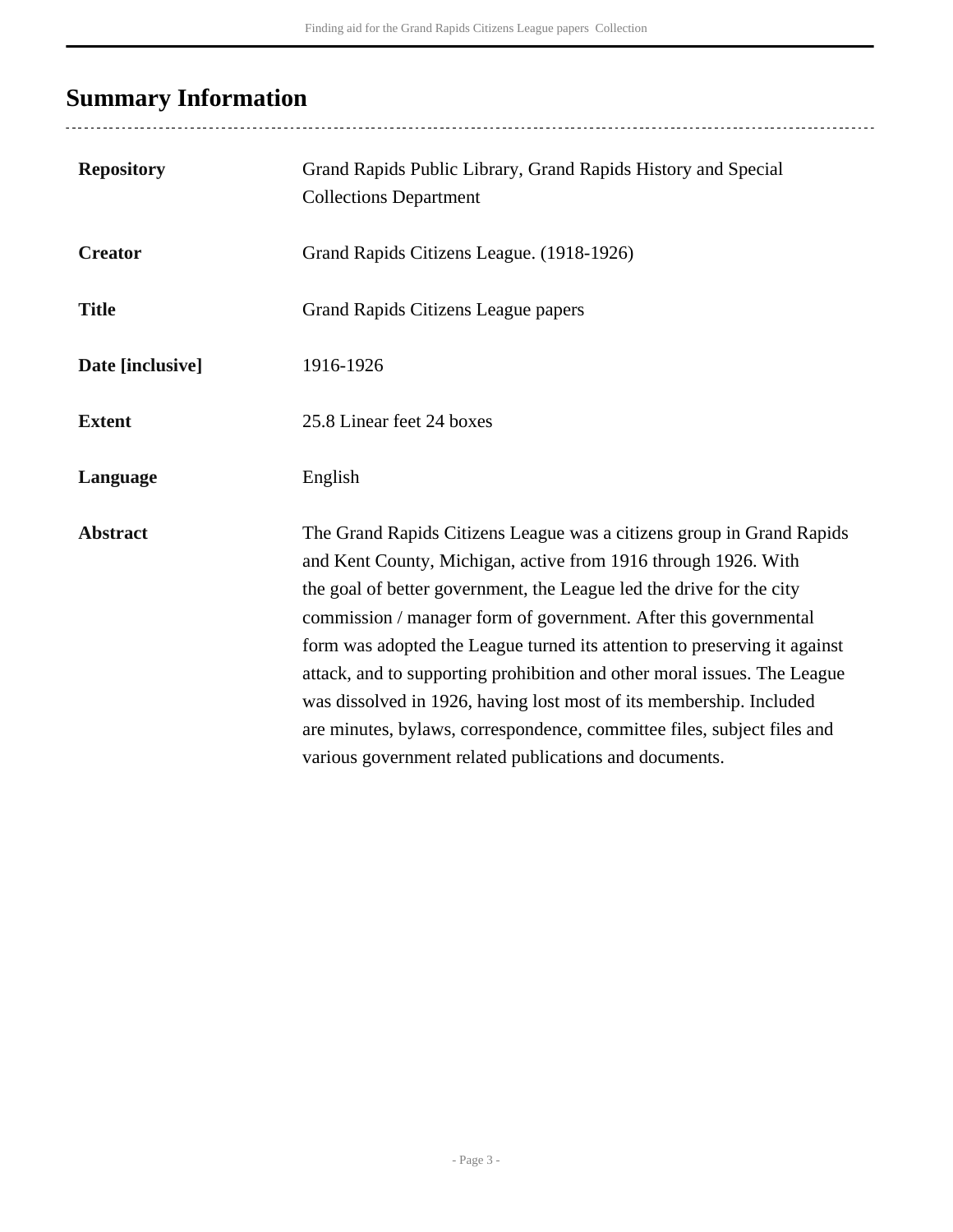# <span id="page-3-0"></span>**Biographical/Historical note**

The Grand Rapids Citizens League was formed in 1918 with the purpose of insuring the success of the Commission-Manager form of city government. The Leagues' belief was that the operation of this form of government required the election of qualified public candidates to run this modern, businesslike government. Roy C. Hattan, formerly assistant city attorney, was elected secretary and effectively functioned as the chief executive officer of the League. Hattan and his successor, Russel F. Griffin, attempted to have elected those candidates who best exemplified the ideals of the Citizens League. The League, through the early 1920s, became embroiled in local politics on all levels, joining in name-calling, deal making, and other facets of local politics as then existed.

The League adopted the cause of Prohibition, and fought for its passage and continued to support the efforts to eradicate illegal boot-legging and production. The League was generally supportive of efforts to apply "moral" standards to governmental issues, but these standards often were not supported by the greater part of the electorate. By 1926, support for the League had waned, and in the fall of 1926, the League was dissolved, and its records donated to the Grand Rapids Public Library.

Note: An earlier group, called the Citizens Alliance of Grand Rapids, appears to be a union labor organization, rather than a political oversight organization, such as the Citizens League. For items from the Citizens Alliance, see Coll. 263.

## <span id="page-3-1"></span>**Scope and Contents note**

The collection documents the efforts of the Grand Rapids Citizens League, 1917-1926. Through the five series, the daily workings and long range plans and goals of the League are presented. The collection consists primarily of correspondence, in-coming and out-going. Also represented within the collection are a considerable amount of charts, surveys and other such data.

# <span id="page-3-2"></span>**Administrative Information**

### **Publication Information**

Grand Rapids Public Library, Grand Rapids History and Special Collections Department November 1987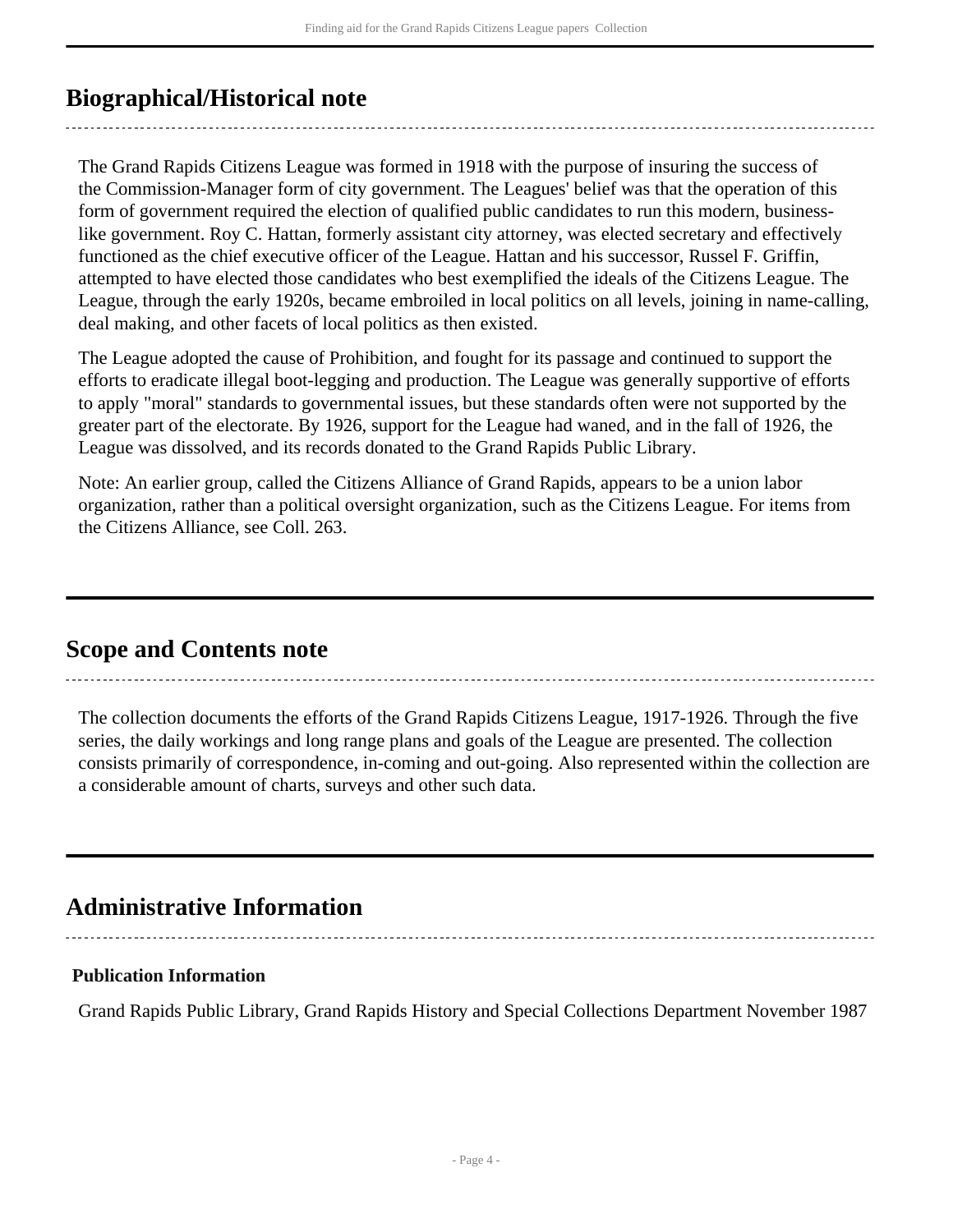### **Immediate Source of Acquisition note**

Grand Rapids Citizens League, 1926; accession numbers 1985.026, 1986.074, 1997.003

## <span id="page-4-0"></span>**Related Materials**

#### **Related Archival Materials note**

Coll. 104 Dorothy Judd Collection

## <span id="page-4-1"></span>**Controlled Access Headings**

#### **Corporate Name(s)**

• Grand Rapids Citizens League. (1918-1926)

### **Geographic Name(s)**

- Grand Rapids (Mich.) -- History
- Grand Rapids (Mich.) -- Politics and government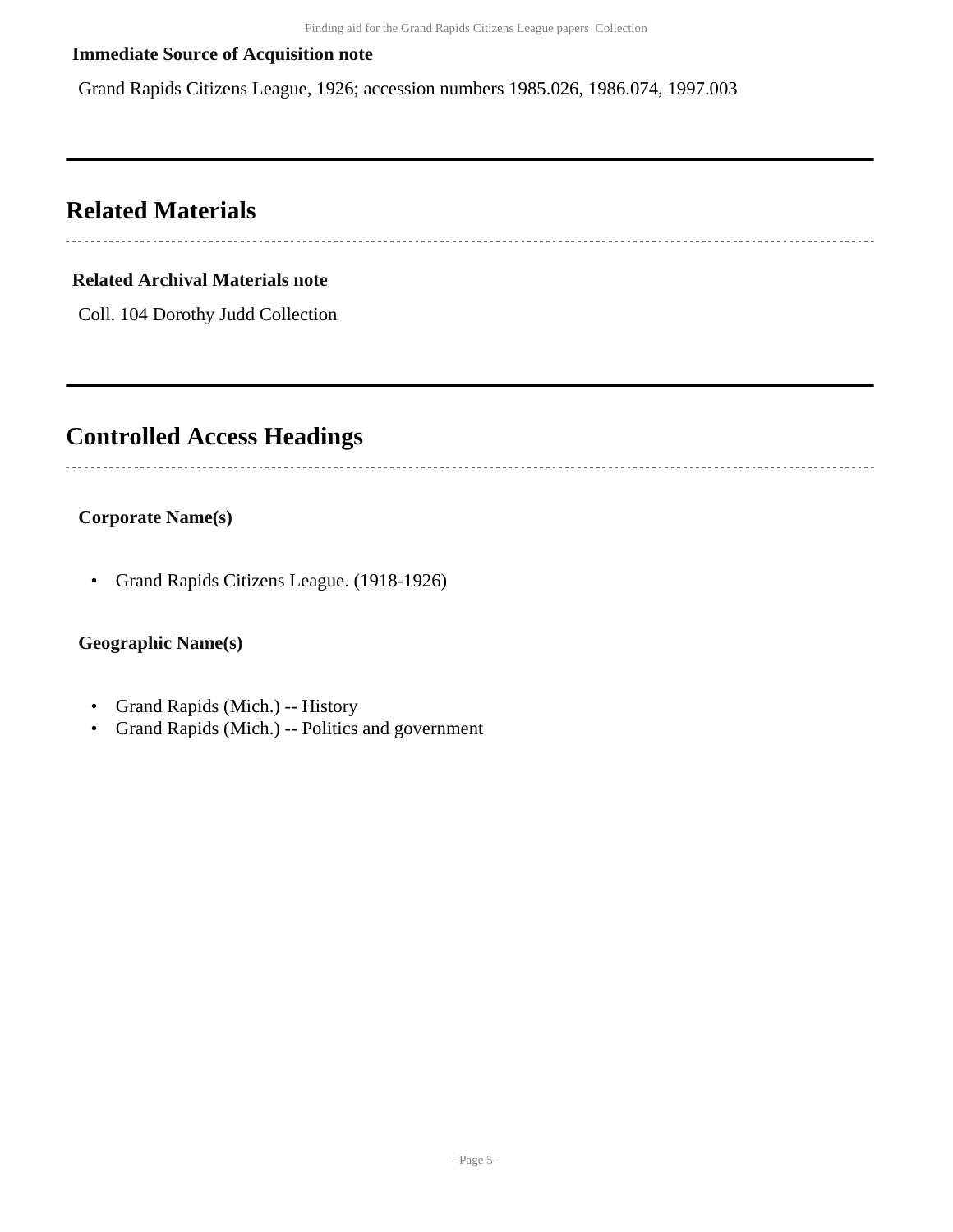# <span id="page-5-0"></span>**Collection Inventory**

#### <span id="page-5-1"></span>**Series I. Organization.**

#### **Scope and Contents note**

Consists of the files on the organization of the Citizens League, and the major committees and boards that were responsible for its operation. Included are the minutes and correspondence of the Executive Board, the primary policy setting body. The minutes and correspondence of the Finance Committee are also included in the series. The personal correspondence of Robert Griffin, executive secretary of the League, 1922-6, is included as is correspondence of the Municipal Measures Committee, Publicity Committee, Membership Committee, Social Betterment Committee, and the Advisory Council. This series is especially revealing in the formation and internal conflicts and compromises that was the Citizens League. Arranged chronologically.

|                          | <b>Box</b>   | Folder         |
|--------------------------|--------------|----------------|
| Constitution and Bylaws. | $\mathbf{1}$ | $\mathbf{1}$   |
| Notes for minutes, 1918. | $\mathbf{1}$ | $\overline{2}$ |
| Good Government Section. | $\mathbf{1}$ | 3              |
| Misc. Minutes.           | $\mathbf{1}$ | $\overline{4}$ |
| <b>Executive Board</b>   |              |                |
|                          | <b>Box</b>   | Folder         |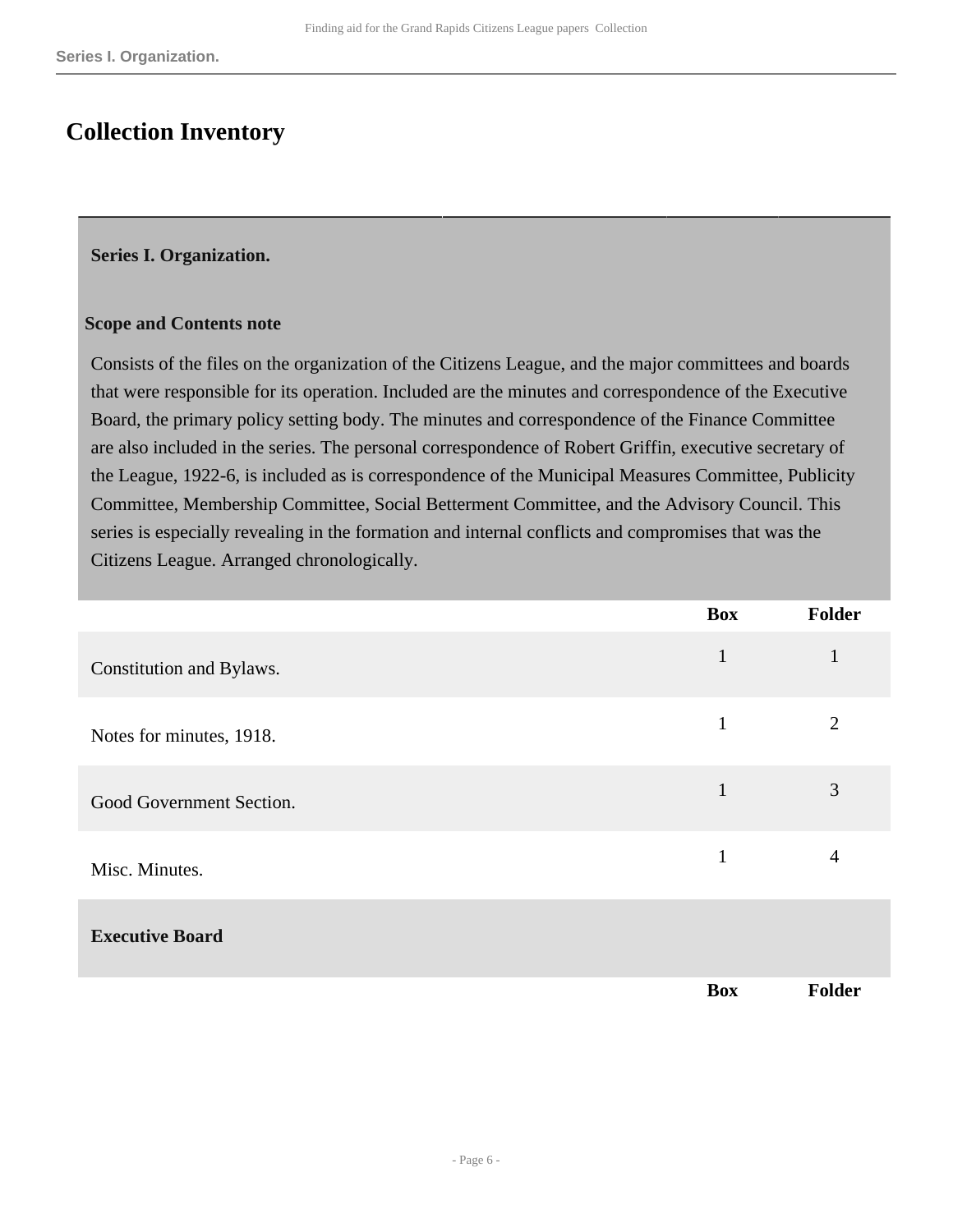#### **Finance Committee**

| Minutes, 1918-1926                     | $\mathbf{1}$   | $5 - 8$       |
|----------------------------------------|----------------|---------------|
| Correspondence, 1918-1923 CLOSED.      | $\mathbf{1}$   | $9 - 11$      |
| Election of Executive Board, 1923.     | $\mathbf{1}$   | 12            |
| Correspondence, 1921-1924.             | $\mathbf{1}$   | $13 - 16$     |
| Correspondence, 1924.                  | $\overline{2}$ | 17            |
| Annual reports, press releases, 1926.  | $\overline{2}$ | 18-19         |
| <b>Finance Committee</b>               |                |               |
|                                        |                |               |
|                                        | <b>Box</b>     | Folder        |
| Misc. minutes                          | $\overline{2}$ | 20            |
| Correspondence, 1918-1922.             | $\overline{2}$ | $21 - 27a$    |
| Correspondence, 1921-1926.             | 3              | 28-33         |
| <b>Municipal Measures Committee</b>    |                |               |
|                                        | <b>Box</b>     | <b>Folder</b> |
| Minutes and Correspondence, 1918-1919. | 3              | 34            |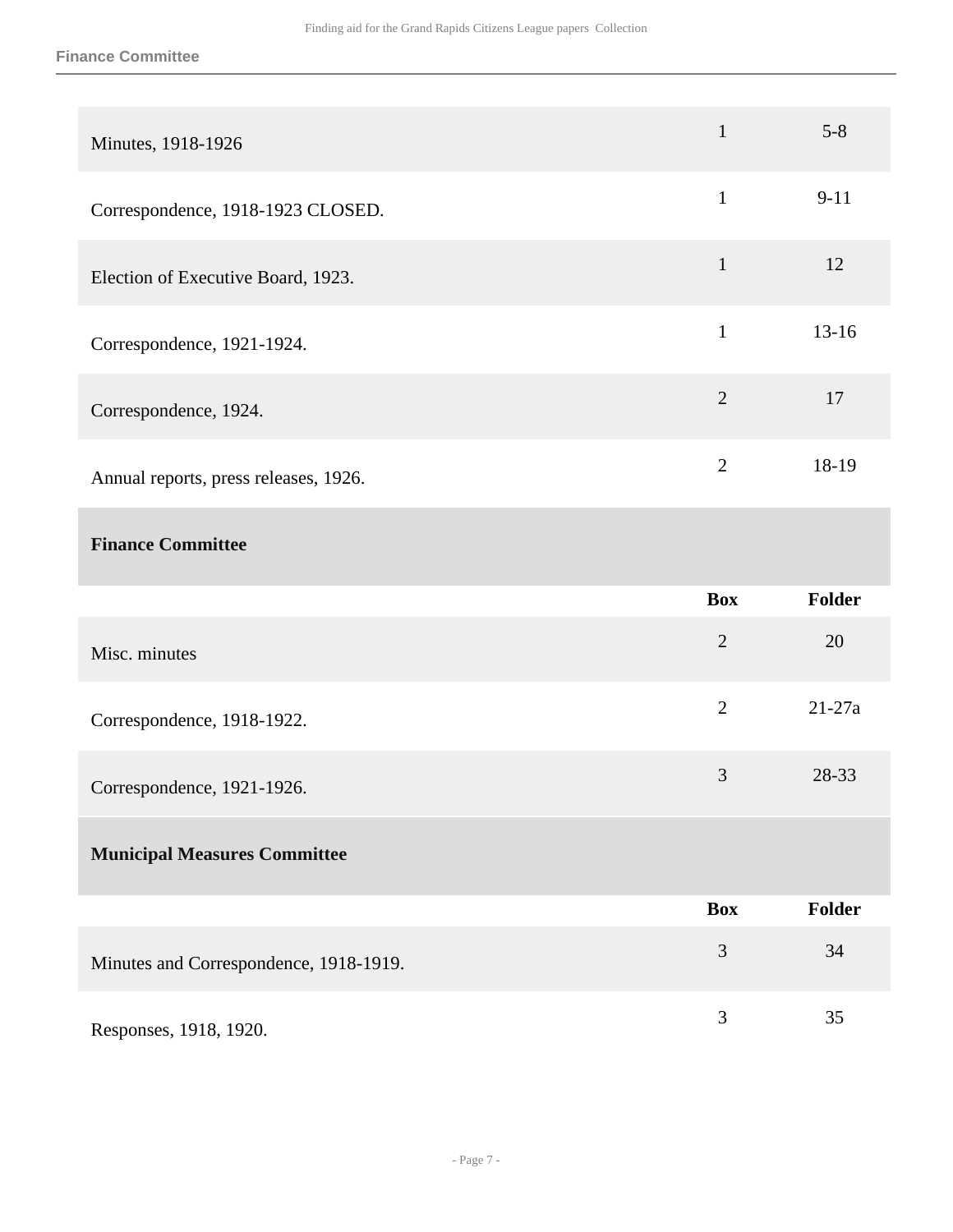## **Publicity Committee**

|                                             | <b>Box</b> | <b>Folder</b> |
|---------------------------------------------|------------|---------------|
| 1918-1920.                                  | 3          | 36            |
| Letters to editor, 1918-1919.               | 3          | 37            |
| Metropolitan District correspondence, 1925. | 3          | 38            |

## **Good Citizenship and Government Research Committee**

|                                        | <b>Box</b>     | Folder        |
|----------------------------------------|----------------|---------------|
| Minutes, 1923-1924.                    | 3              | 39            |
| Correspondence, 1923-1925.             | 3              | $40 - 43$     |
| Advisory Council correspondence, 1925. | 3              | 44            |
| Membership Committee, 1917-1923.       | $\overline{4}$ | 45            |
| Lists, 1916-1923.                      | $\overline{4}$ | 46            |
| R.F. Griffin-Personal                  |                |               |
|                                        | <b>Box</b>     | <b>Folder</b> |
| Correspondence, 1916, 1919-1926, n.d.  | $\overline{4}$ | 47-54         |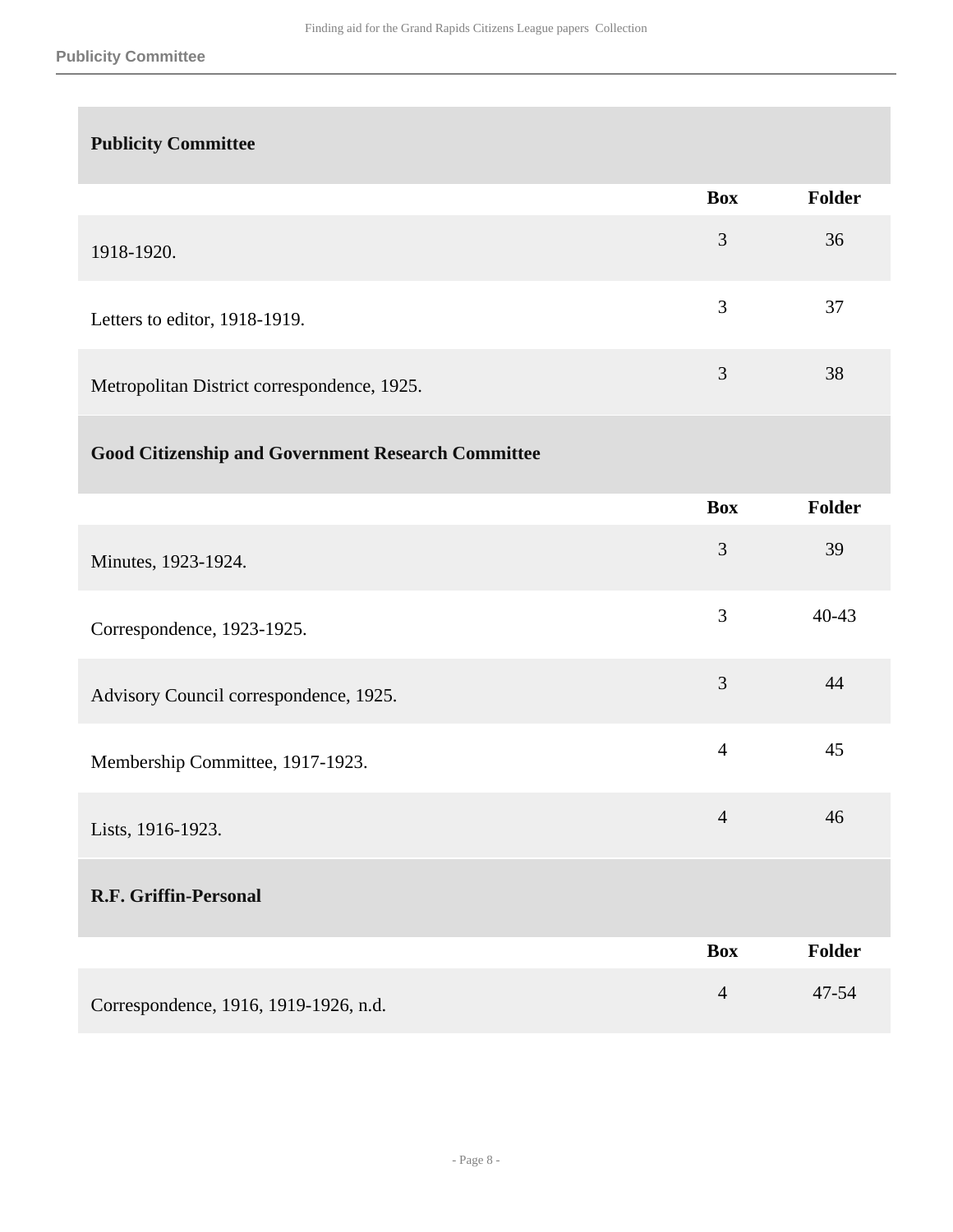| Correspondence, 1923.                                       | $\overline{4}$ | 55            |
|-------------------------------------------------------------|----------------|---------------|
| Court Martials material, 1923.                              | $\overline{4}$ | 56            |
| Miscellaneous.                                              | $\overline{4}$ | 57            |
| Press releases.                                             | $\overline{4}$ | 58            |
| Recruiting Bulletins, 1922-1923, and Doughboy Doings, 1923. | $\overline{4}$ | 59            |
| Histories of Units.                                         | $\overline{4}$ | 60            |
| <b>Grand Rapids National Guard</b>                          |                |               |
|                                                             |                |               |
|                                                             | <b>Box</b>     | <b>Folder</b> |
| Closed, 1923                                                | 5              | 61            |
| Correspondence, 1923-1926.                                  | 5              | 62-67         |
|                                                             | <b>Box</b>     | Folder        |
| Soldiers' War Memorial.                                     | 5              | 68            |
| Social Betterment Committee correspondence, 1916-1922.      | $\mathfrak{S}$ | 69-70         |
| Miscellaneous.                                              | 5              | 71            |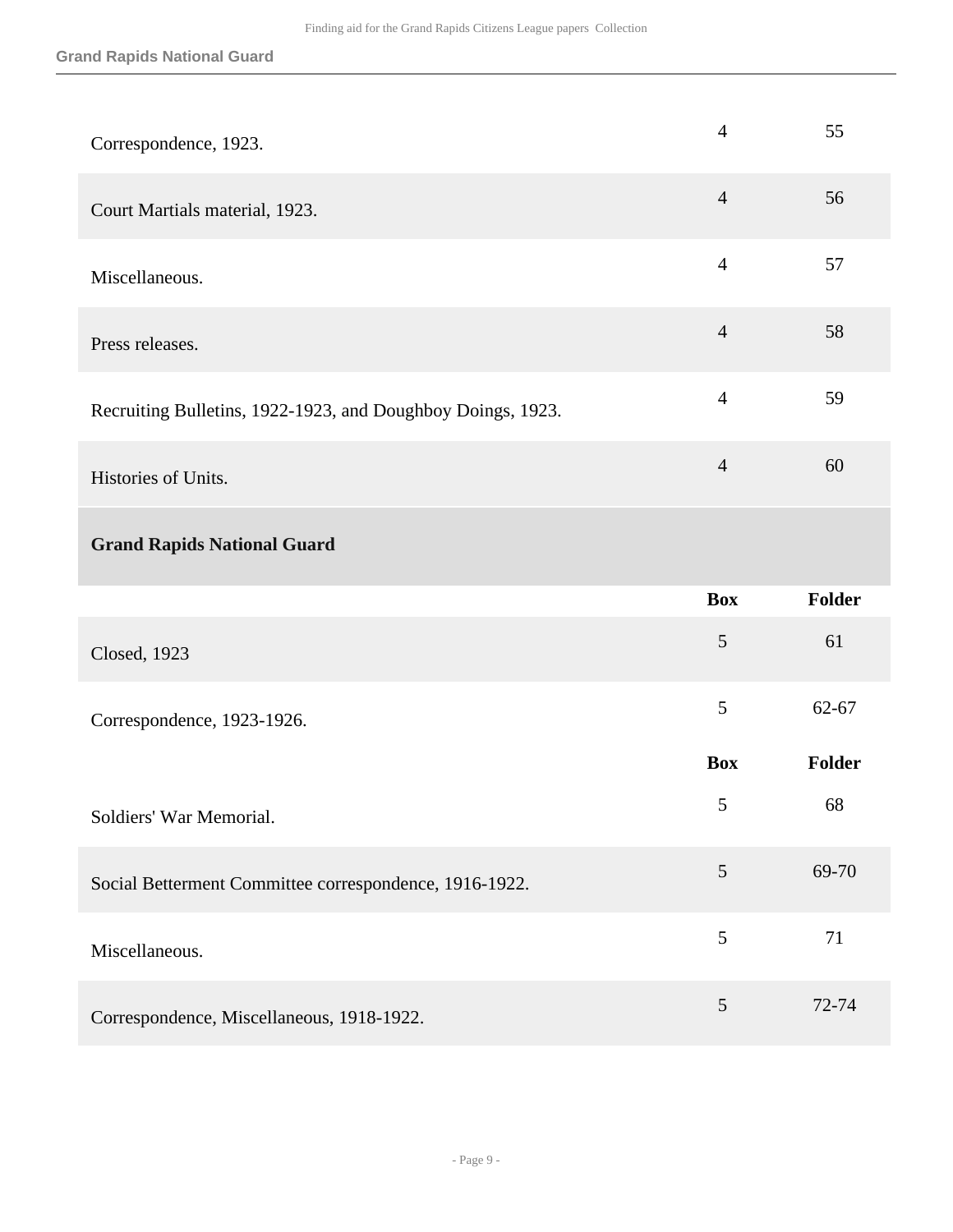|                                           | 75-78 |
|-------------------------------------------|-------|
| Correspondence, Miscellaneous, 1921-1926. |       |

#### <span id="page-9-0"></span>**Series II. Administration.**

#### **Scope and Contents note**

Consists of the records of the daily administration of the League. Included in the series is the correspondence relating to the election campaigns of 1917-25, including campaign methods, endorsement of candidates, and expenses. A complete run of the Sentinel is included, data on public meetings, mailing and other lists, and office management and audit and budget information. Arranged chronologically.

#### **Sentinel**

|                                                 | <b>Box</b>     | <b>Folder</b> |
|-------------------------------------------------|----------------|---------------|
| #1-34, May, 1918 to April, 1926.                | 6              | 79            |
| Correspondence.                                 | 6              | 80            |
| Newspaper Comment.                              | 6              | 81            |
| Office Management correspondence, 1918-1926     | 6              | 82-86         |
| Audit and Budget, 1919-1922.                    | 6              | 87            |
| Reciprocal Relations correspondence, 1918-1926. | $\overline{7}$ | 88-96         |
| Women's City Club.                              | 7              | 97            |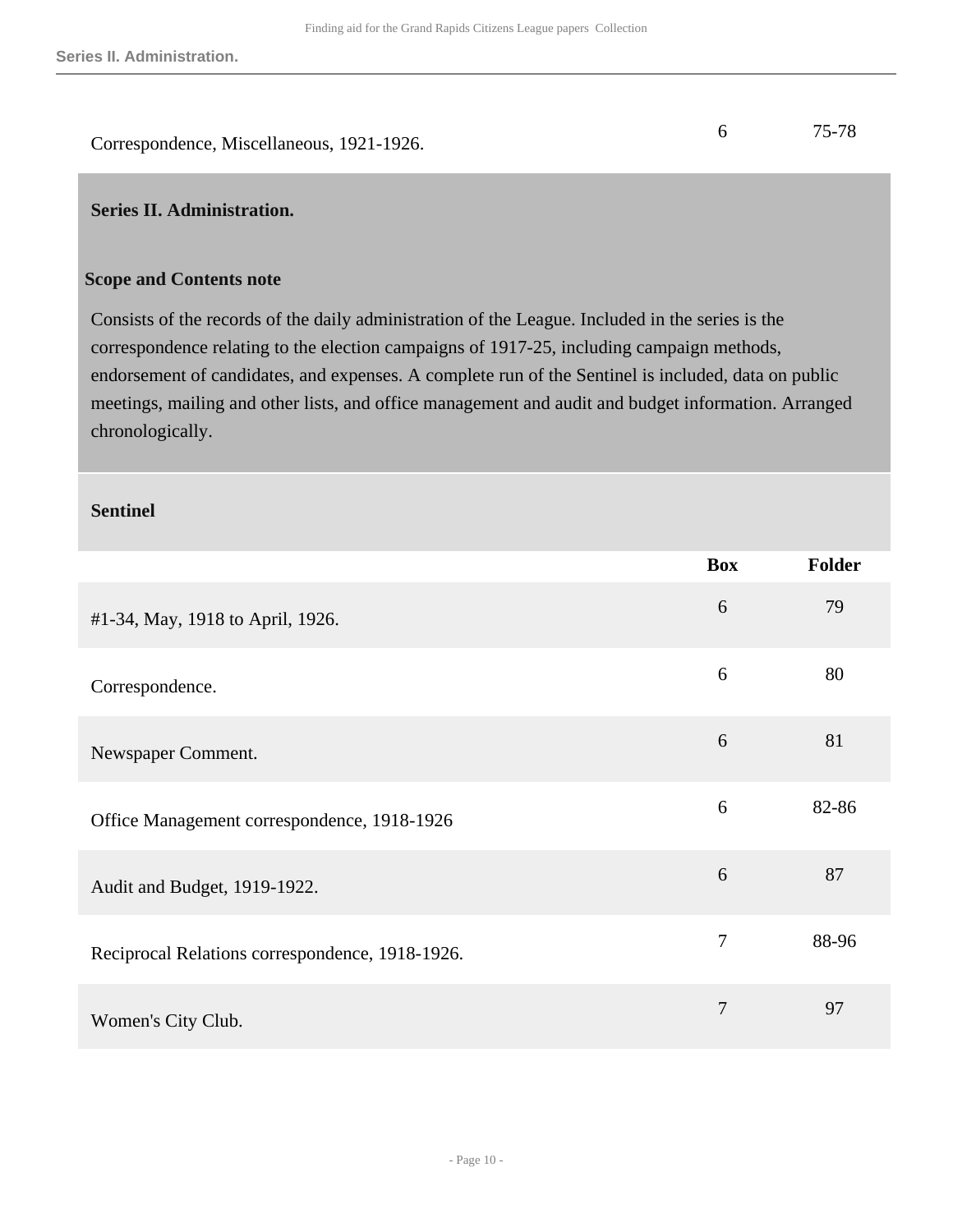## **National Association of Civic Secretaries**

|                            | <b>Box</b>     | <b>Folder</b> |
|----------------------------|----------------|---------------|
| Correspondence, 1924-1926. | $\overline{7}$ | 98-100        |
| Reports, 1924-1926.        | $\overline{7}$ | 101           |
| Metropolitan District.     | $\overline{7}$ | 102           |
| <b>Mailing Lists</b>       |                |               |
|                            | <b>Box</b>     | <b>Folder</b> |
| City Officials in U.S.     | 8              | 103           |
|                            |                |               |

| General.                                | 8          | 104           |
|-----------------------------------------|------------|---------------|
| Various Lists.                          | 8          | 105-107       |
| Churches Mailing lists.                 | 8          | 108           |
|                                         | <b>Box</b> | <b>Folder</b> |
| Memberships and Conventions, 1918-1923. | 8          | 109-111       |
| City Government Committee, 1923-1925.   | 8          | 112-114       |
|                                         |            |               |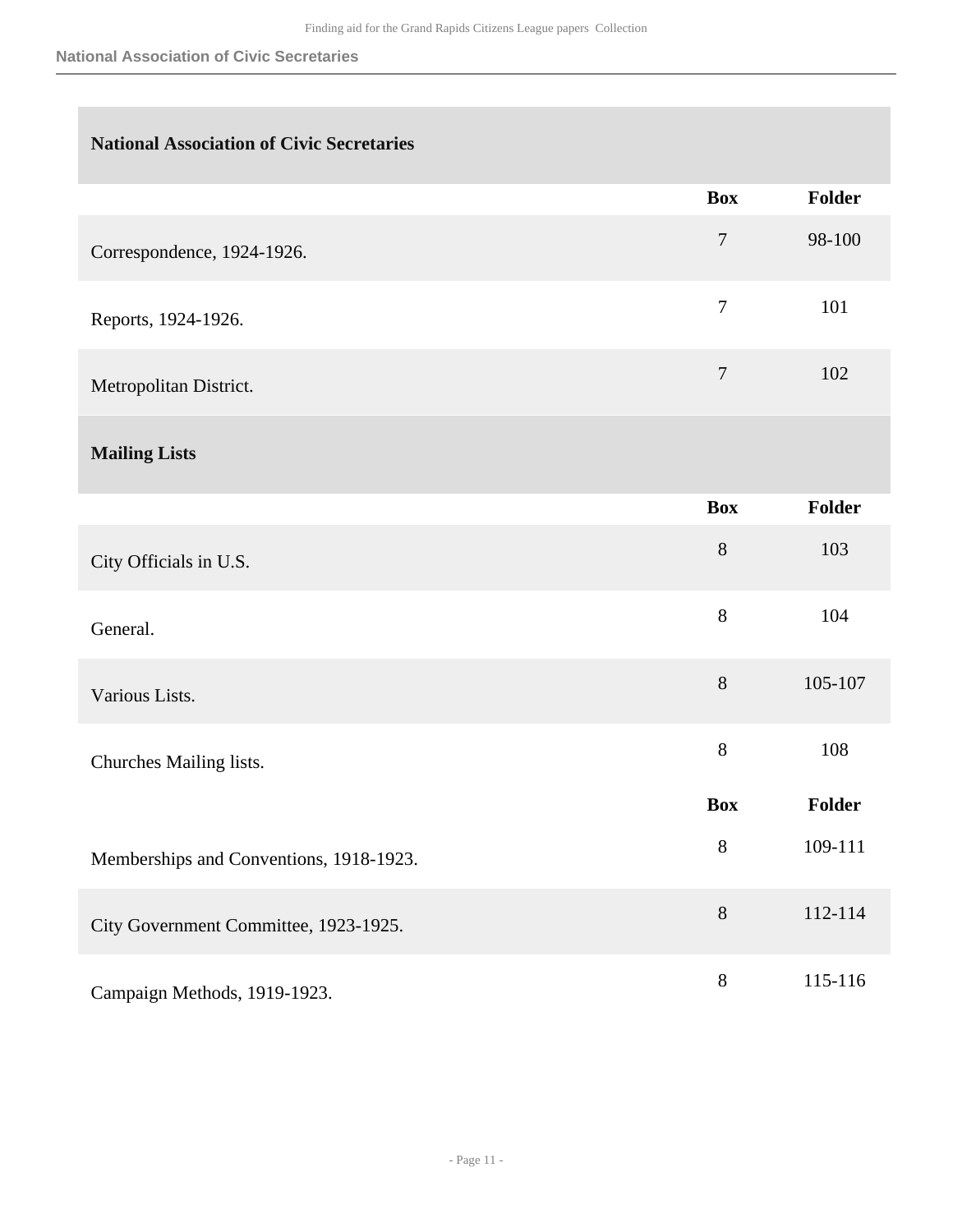#### **Series III. Government Agencies.**

<span id="page-11-0"></span>

| Advertisements.                          | 8  | 117     |
|------------------------------------------|----|---------|
| Campaign Expense Statements, 1918, n.d.  | 9  | 118-119 |
| Endorsement of Candidates, 1918-1923.    | 9  | 120-130 |
| Annual Meeting, 1922-1926.               | 10 | 135-138 |
| W.P. Lovett correspondence, 1922-1924.   | 10 | 139-141 |
| W.P. Lovett correspondence, 1925-1926.   | 11 | 142-143 |
| Public Meeting, 1918-1921, 1923.         | 11 | 144-145 |
| Tax and Budget Meeting.                  | 11 | 146     |
| The American Boy.                        | 11 | 147     |
| Election data from other cities.         | 11 | 148     |
| Miscellaneous correspondence, 1921-1923. | 11 | 149-153 |
| Miscellaneous correspondence, 1924-1925. | 12 | 154-155 |
| <b>Series III. Government Agencies.</b>  |    |         |
| <b>Scope and Contents note</b>           |    |         |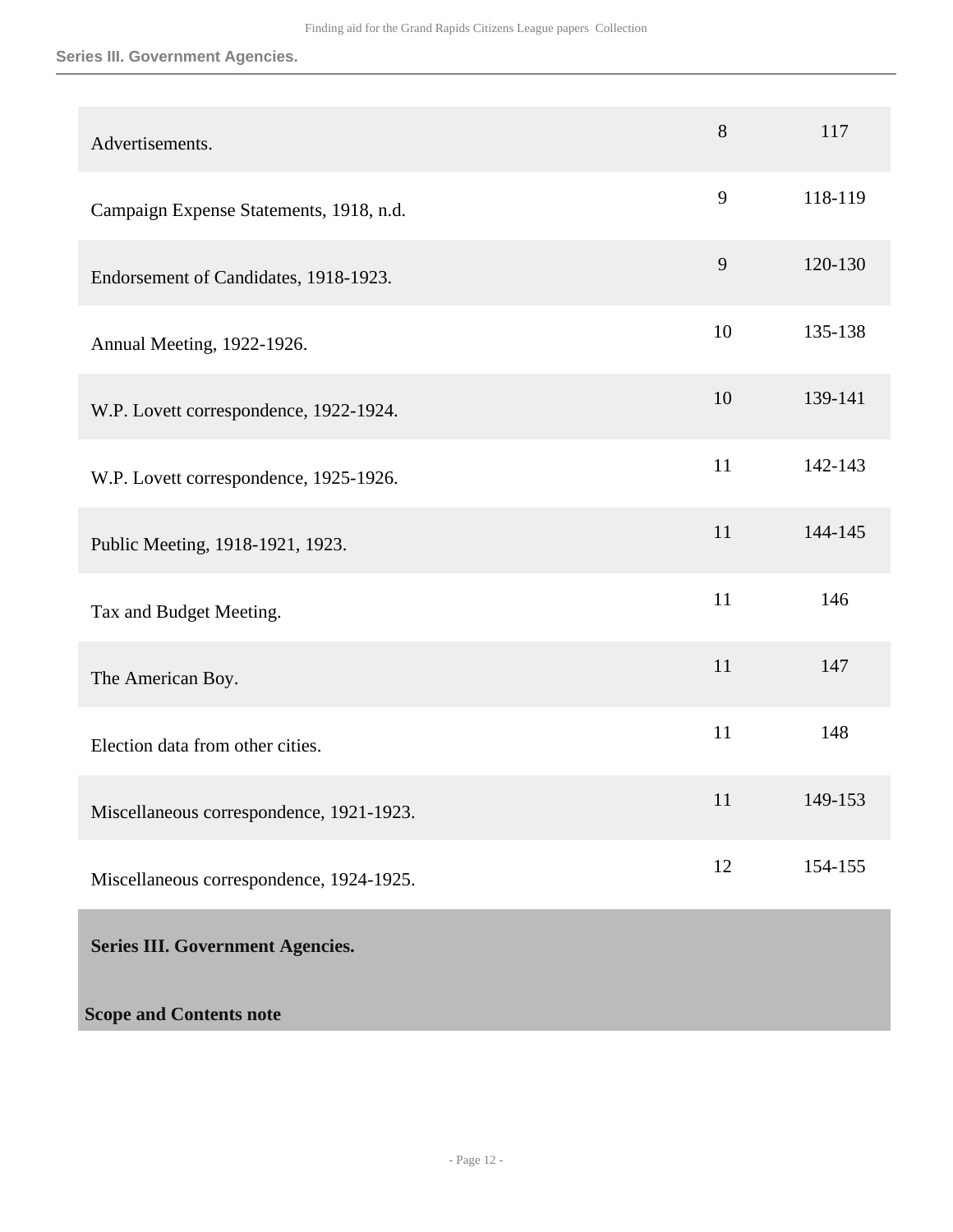The series consists of the League's records and data on the operations of various city and county governmental departments. Included under Kent County are: Work farm, Purchasing Agent, Domestic Relations Court and Juvenile Detention Home. City departments include Service, Safety, Welfare, Purchasing, Legal, Art Museum and Library, and others. Especially important in the series are the records and correspondence in re Primary election, 1918-1926, and correspondence concerning the Commission Manager Form of Government. This series gives a view of the city's workings, and the League's opinions of them. The election materials are especially revealing of League involvement in the local politics, the League's foes as well as allies. Arranged chronologically.

|                                         | <b>Box</b> | Folder        |
|-----------------------------------------|------------|---------------|
| Michigan.                               | 12         | 156-157       |
| <b>State Constitutional Amendments.</b> | 12         | 158           |
| Kent County, 1917-1919, 1923-1925.      | 12         | 159-160       |
| Kent County Jail.                       |            |               |
|                                         | <b>Box</b> | <b>Folder</b> |
| Work farm, 1919.                        | 12         | 161           |
| Correspondence, 1923-1925.              | 12         | 162-164       |
| Surveys, 1925                           | 12         | 165           |
|                                         | <b>Box</b> | Folder        |
| Purchasing.                             | 12         | 166           |
| <b>Domestic Relations Court</b>         | 12         | 167           |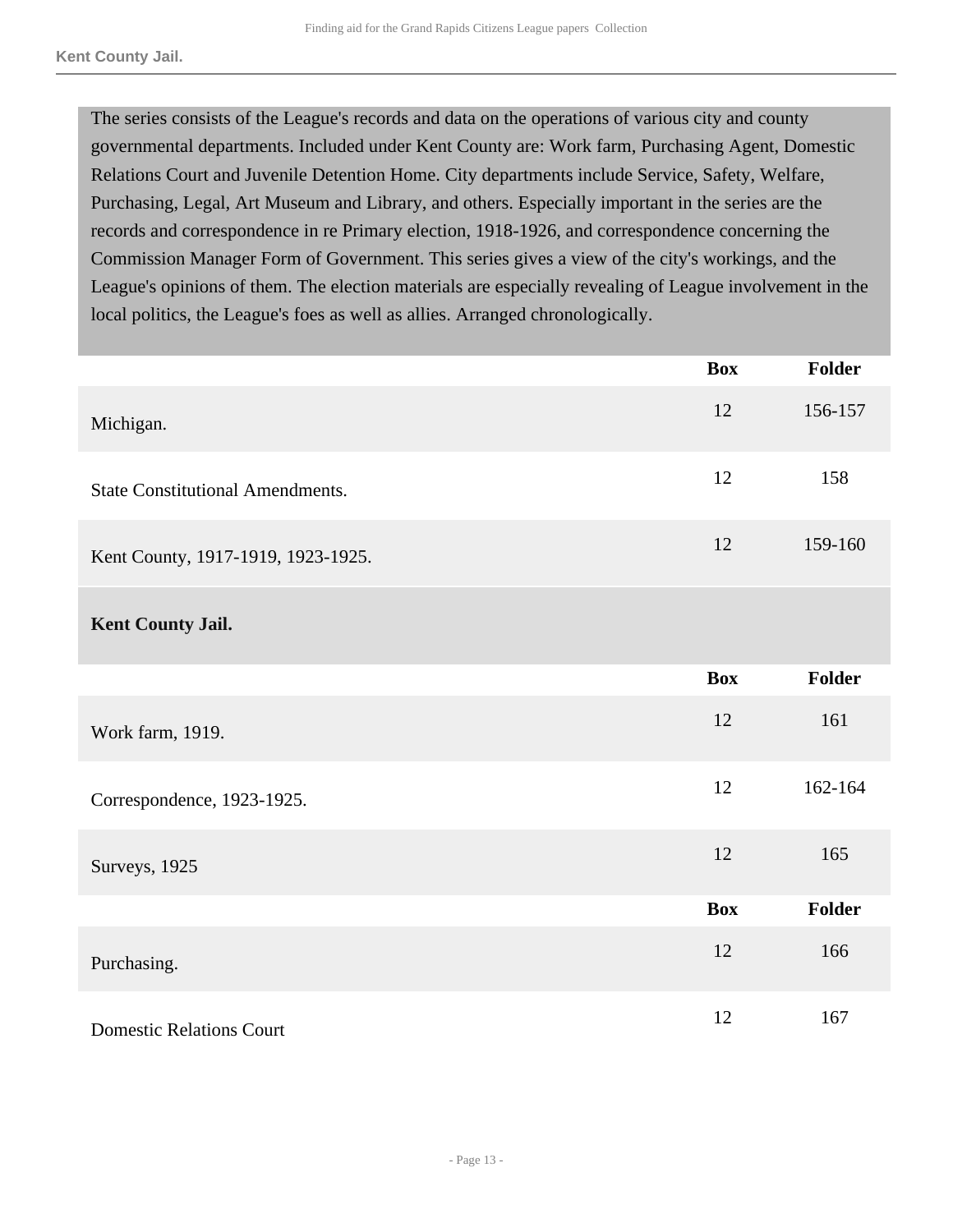**Kent County Jail.**

| Kent County Juvenile Detention Home.        | 12 | 168     |
|---------------------------------------------|----|---------|
| Kent County Isolation Hospital.             | 12 | 169     |
| Grand Rapids.                               | 13 | 170-171 |
| Grand Rapids Service Department, 1919-1925. | 13 | 172-174 |
| Grand Rapids Safety Department, 1919-1923.  | 13 | 175-177 |
| Grand Rapids Welfare Department, 1918-1923. | 13 | 178-182 |
| Grand Rapids Parks and Blvds.               | 13 | 183     |
| Improvement of River Banks.                 | 13 | 184     |
| Purchasing Department.                      | 14 | 185     |
| Legal Department.                           | 14 | 186     |
| Art Museum and Library                      | 14 | 187     |
| Street Maintenance Program, 1923-1925.      | 14 | 188-190 |
| Miscellaneous                               | 14 | 191     |
| Recreation.                                 | 14 | 192     |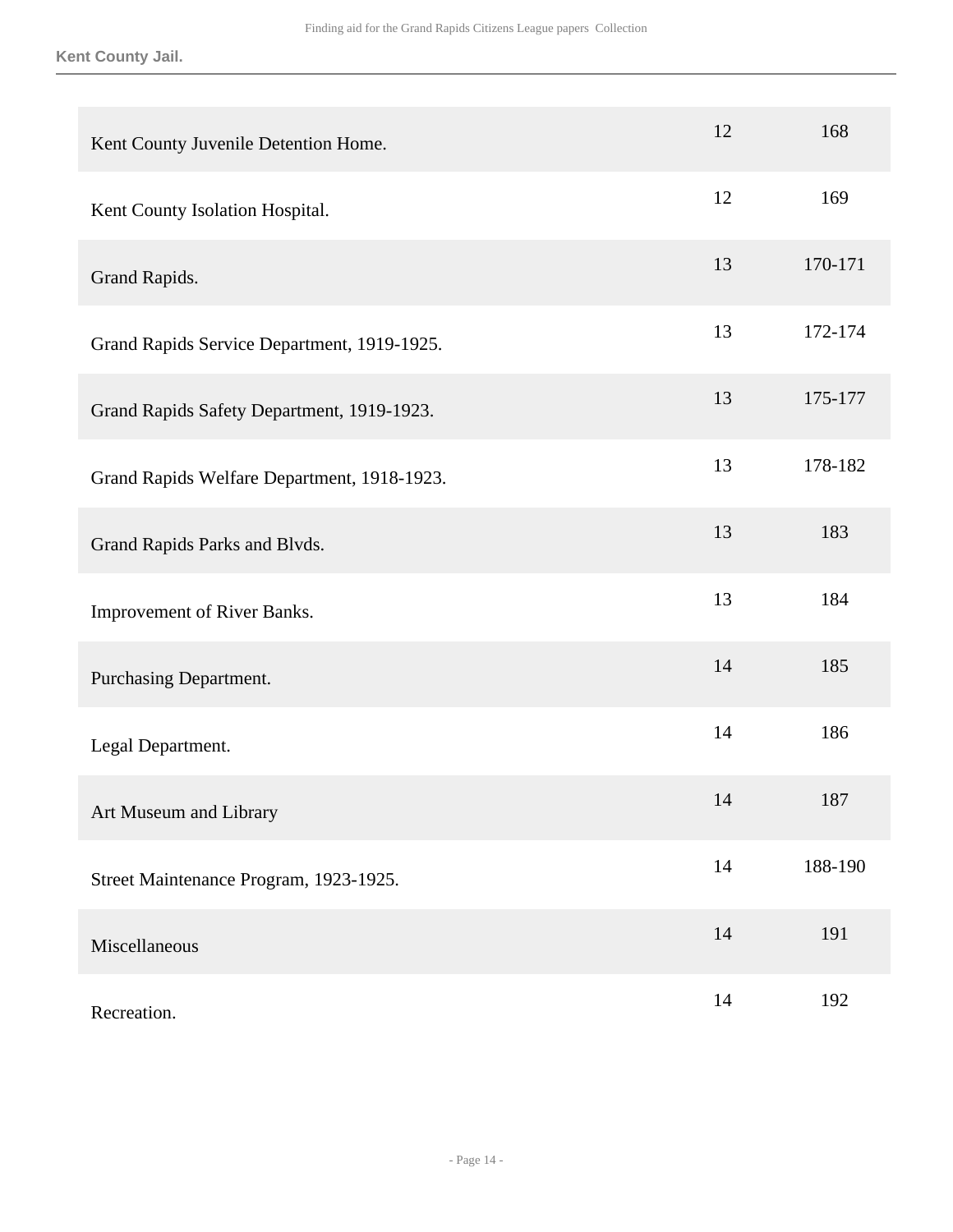**Kent County Jail.**

| City Officials in Various Cities.                 | 14 | 193     |
|---------------------------------------------------|----|---------|
| City Manager, 1925.                               | 14 | 194     |
| Sewer Bond Election, 1923.                        | 14 | 195     |
| Board of Education, 1919-1925, Misc.              | 14 | 196-201 |
| Voting Machines.                                  | 15 | 202-203 |
| Redistricting Voting Precincts.                   | 15 | 204     |
| City Employee Retirement System.                  | 15 | 205     |
| Primary City Elections, 1923-1926.                | 15 | 206-210 |
| Commission-Manager Form of Government, 1917-1921. | 15 | 211-214 |
| Commission-Manager Form of Government, 1922-1926  | 16 | 215     |
| Four Ward Plan.                                   | 16 | 216     |
| City Election, 1925.                              | 16 | 217     |
| Campaign Correspondence, 1917, 1918, 1922.        | 16 | 218-220 |
| Campaign to Restore Election-at-large.            | 16 | 221     |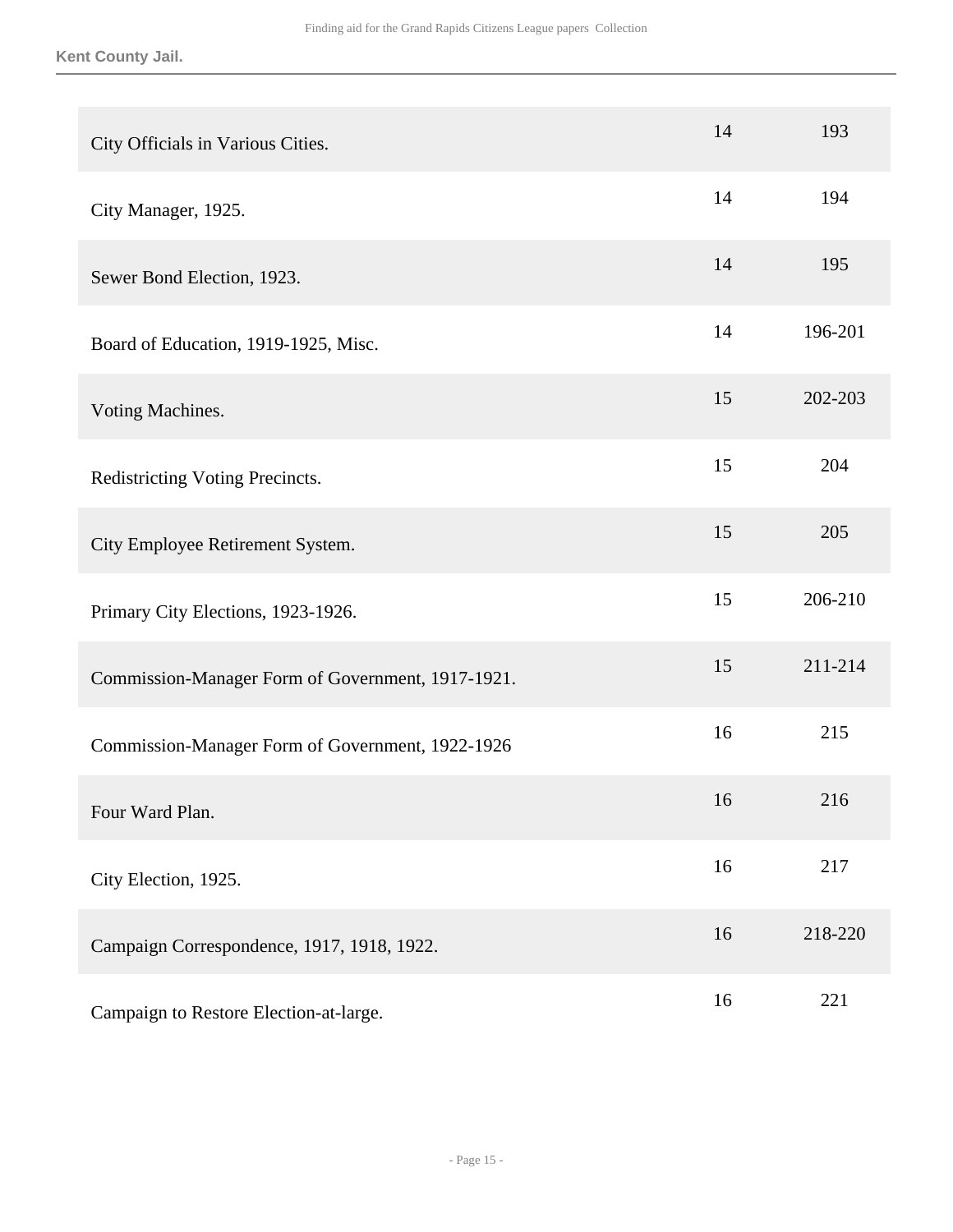| Misc., 1921-1923. | 16 | 222-223 |
|-------------------|----|---------|
| Municipal Garage. | 16 | 224     |
| Waterworks.       | 16 | 225     |

#### <span id="page-15-0"></span>**Series IV. Governmental Policies**

#### **Scope and Contents note**

Consists primarily of League correspondence on matters Of government policies, including charters and amendments, city plans, county commission form of government, budgets and surveys, county home rule, and annexation. The material on the charter amendment campaigns provides especially useful information on the politics and political factions contesting control of the city, and the extents to which they waged their campaigns. Arranged chronologically.

|                                         | <b>Box</b> | Folder  |
|-----------------------------------------|------------|---------|
| Charter Amendments, 1918, 1922.         | 16         | 226-227 |
| Candidates and Amendments, 1922.        | 16         | 228     |
| Candidates and Amendments, misc.        | 17         | 229     |
| Proposed, 1922.                         | 17         | 230     |
| Correspondence from other cities, 1922. | 17         | 231-234 |
| Campaign correspondence, 1923.          | 17         | 235-239 |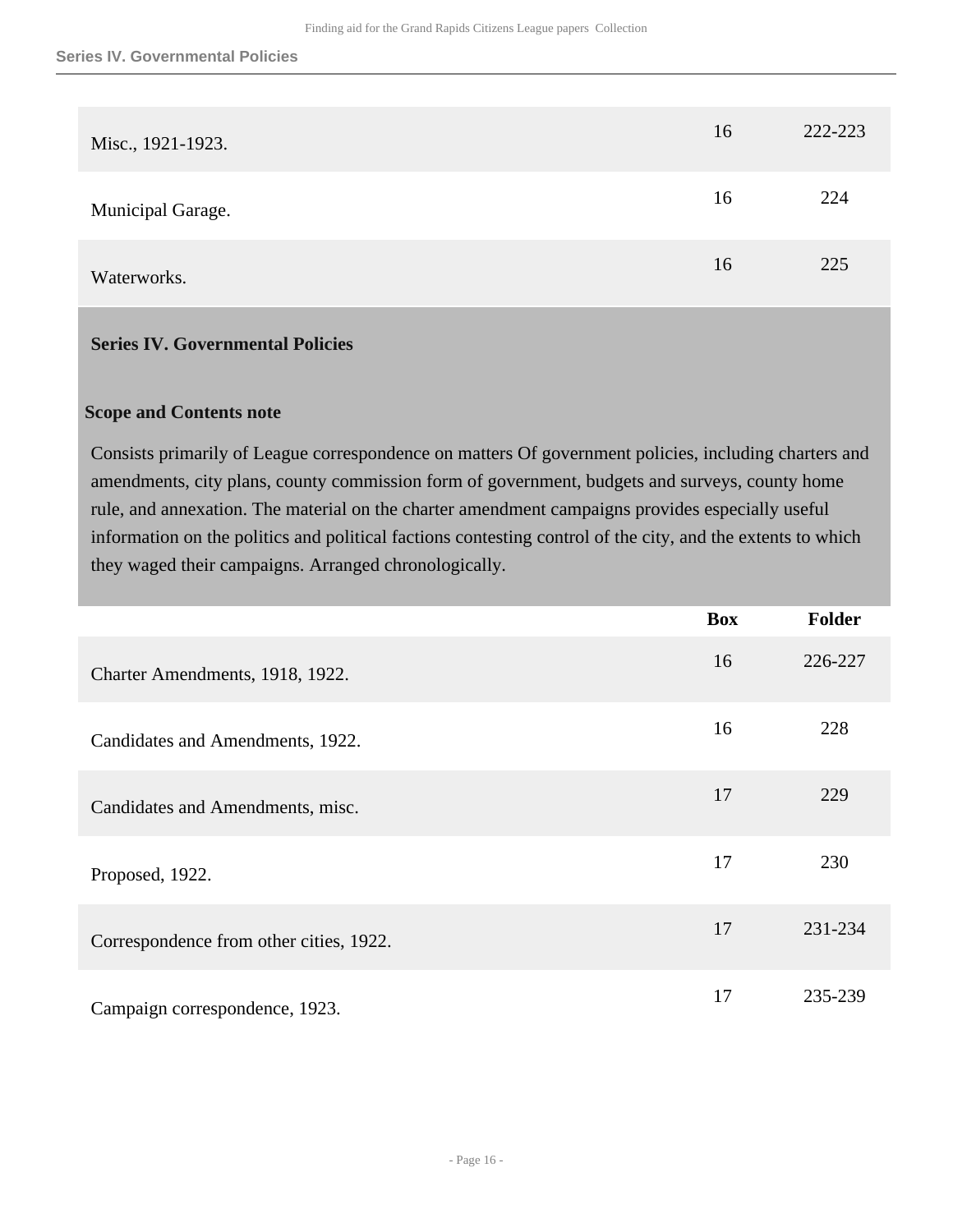| Budget and Survey, 1916-1919.           | 18         | 240           |
|-----------------------------------------|------------|---------------|
| City Plan, 1919-1925.                   | 18         | 241-245       |
| Division Avenue Widening.               | 18         | 246           |
| Municipal Exhibit.                      | 18         | 247           |
| <b>County Commission Government</b>     |            |               |
|                                         | <b>Box</b> | <b>Folder</b> |
| Correspondence, 1922.                   | 18         | 248-250       |
| Completed petitions, 1922.              | 18         | 251           |
| Correspondence, 1923-1924.              | 19         | 252-254       |
| County Government Committee, 1923-1924. | 19         | 255           |
| <b>County Home Rule.</b>                |            |               |
|                                         | <b>Box</b> | Folder        |
| 1923                                    | 19         | 256-257       |
| 1918-1920, closed.                      | 19         | 258           |
| 1921-1925.                              | 19         | 259           |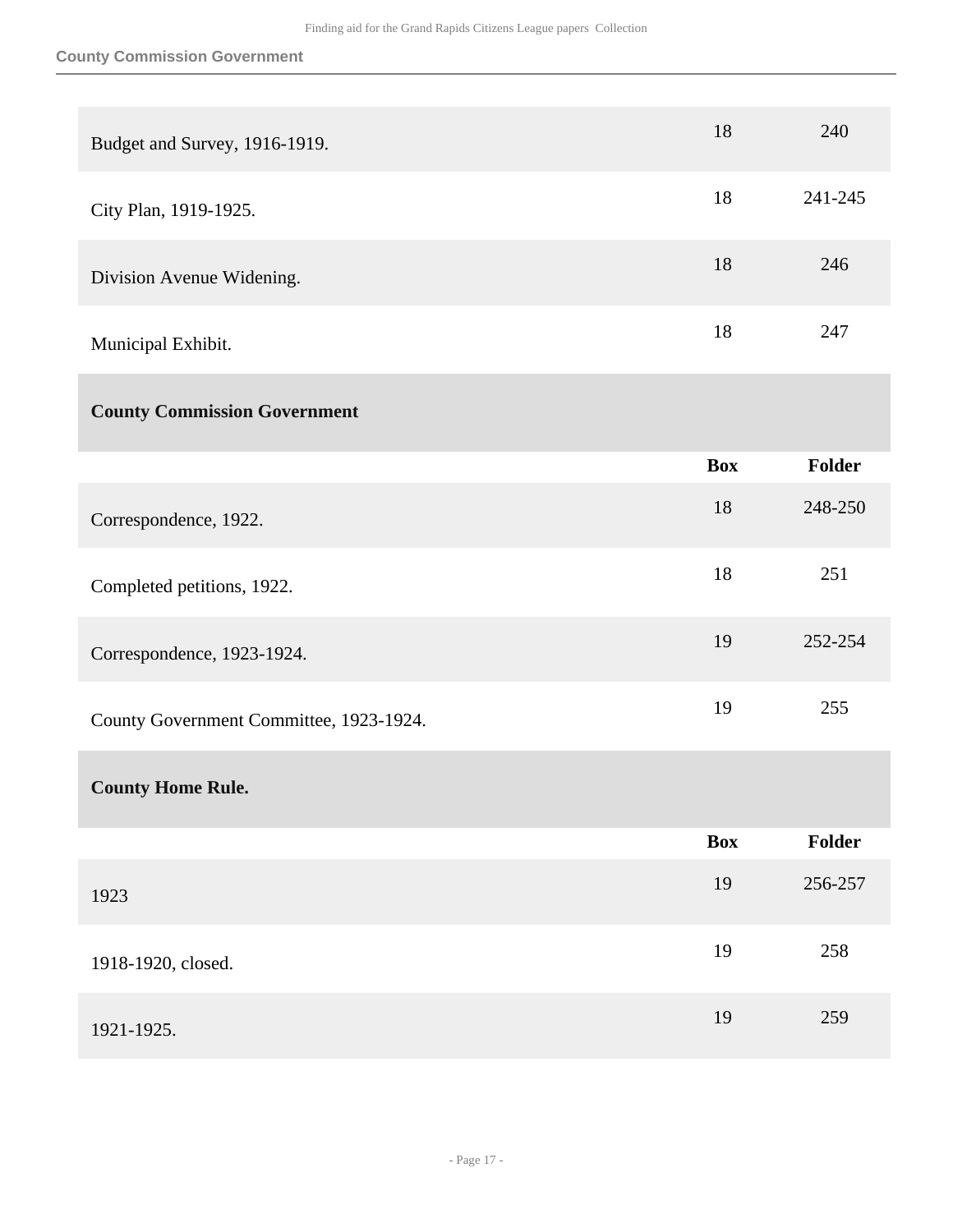|                               | <b>Box</b> | Folder  |
|-------------------------------|------------|---------|
| Proportional Representation.  | 19         | 260     |
| <b>State Year Book</b>        | 19         | 261     |
| <b>Annexation</b>             |            |         |
|                               | <b>Box</b> | Folder  |
| Paris District.               | 19         | 262     |
| Walker District.              | 19         | 263     |
|                               | <b>Box</b> | Folder  |
| Circuit Judges.               | 19         | 264     |
| Community Theater, 1921-1922. | 19         | 265-266 |

#### <span id="page-17-0"></span>**Series V. Various Subjects.**

#### **Scope and Contents note**

The series consists of the subject files of the League, containing most notably files on: the Public Utility Franchises, Roads, Elections, National Affairs (post-war), Coal Supply, Equal Suffrage, and Prohibition. The files on the utilities include gas, telephone, inter-urban & street railway, including comparisons with costs in other cities. The files on national affairs, including war programs, reconstruction, and high cost of living are of importance in portraying ideas of Grand Rapidians, as exemplified through the League, in re these post-war issues. Arranged chronologically.

**Box Folder**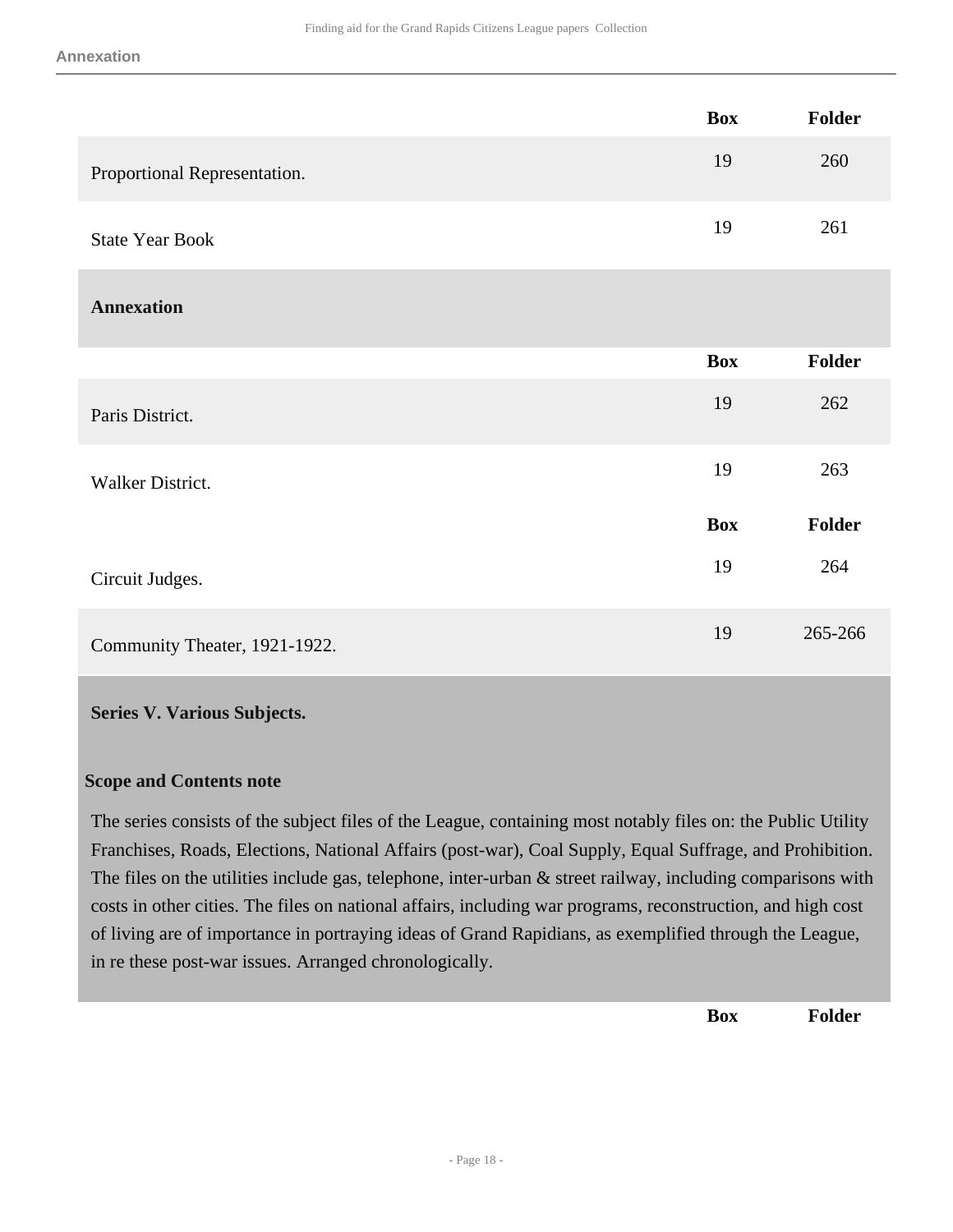| Public Utilities.          | 20         | 267           |
|----------------------------|------------|---------------|
| <b>Gas Franchise</b>       |            |               |
|                            | <b>Box</b> | Folder        |
| Misc                       | 20         | 268           |
| Correspondence, 1918-1920. | 20         | 269           |
| Official correspondence.   | 20         | 270           |
|                            | <b>Box</b> | <b>Folder</b> |
| Telephone Rates.           | 20         | 271           |
| Street Railway, 1918-1923. | 20         | 272-275       |
| Milk Prices.               | 20         | 276           |
| Good Roads.                | 20         | 277           |
| Re-routing of M-16.        | 20         | 278           |
| Re-routing of M-21.        | $20\,$     | 279           |
| Labor.                     | $20\,$     | 280           |
| September Primary, 1924.   | 20         | 281-282       |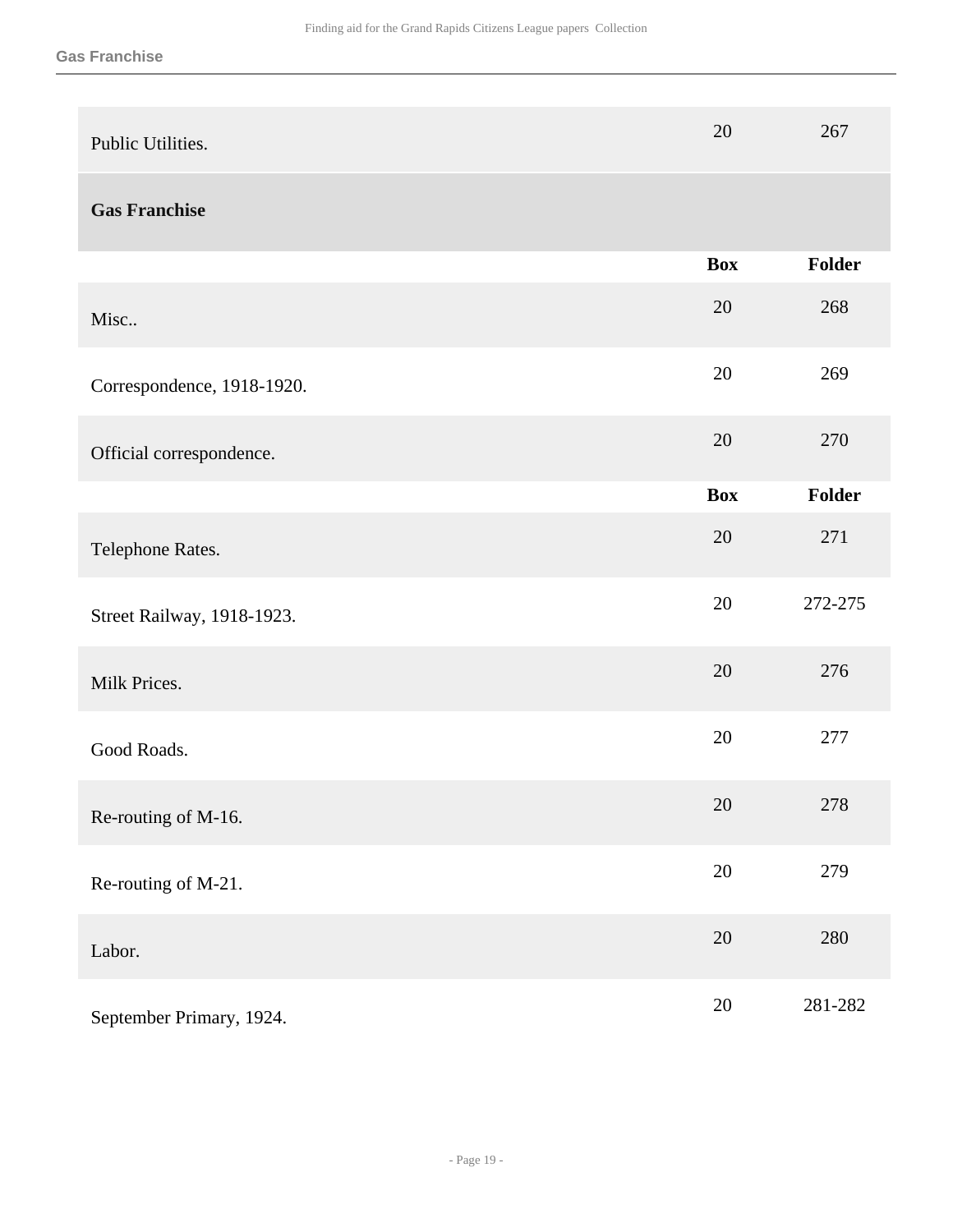| Spring Primaries, 1921.                             | 21     | 283-284 |
|-----------------------------------------------------|--------|---------|
| November Election, 1924.                            | 21     | 285-286 |
| Taxation, 1915-1925.                                | 21     | 287-288 |
| Loyalty.                                            | 21     | 289     |
| War Program.                                        | 21     | 290     |
| National Politics.                                  | 21     | 291     |
| Reconstruction.                                     | 21     | 292     |
| High Cost of Living.                                | 21     | 293     |
| Parochial Schools.                                  | 21     | 294     |
| Court Rooms, Conduct of.                            | 21     | 295     |
| Kent County Law Enforcement-Prohibition, 1919-1924. | 21     | 296-299 |
| Religious.                                          | 21     | 300     |
| Local Politics.                                     | $22\,$ | 301     |
| Personnel.                                          | $22\,$ | 302     |